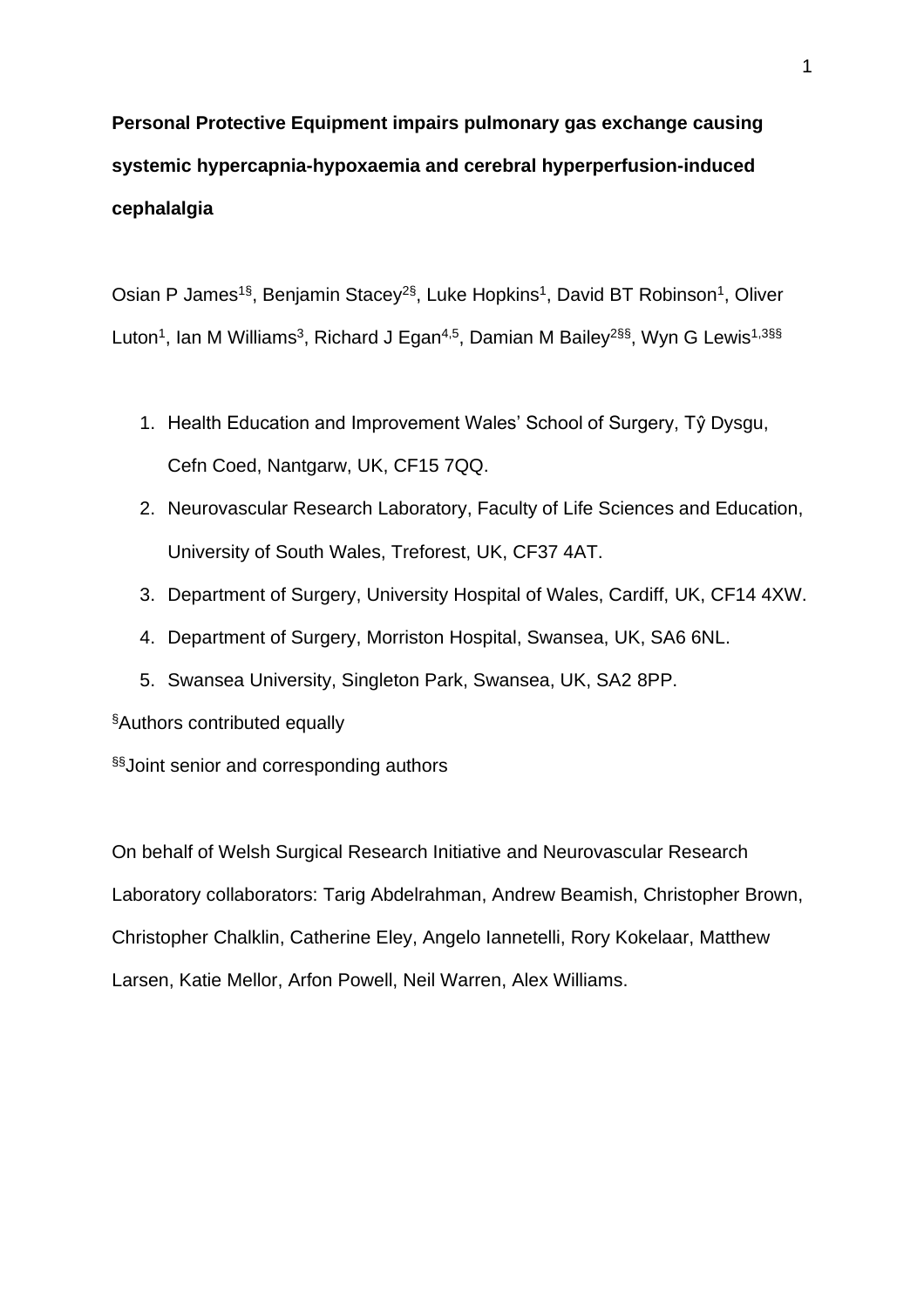#### **Correspondence:**

Professor Damian Bailey, Neurovascular Research Laboratory, Faculty of Life Sciences and Education, University of South Wales, Treforest, CF37 4AT. E: damian.bailey@southwales.ac.uk.

Professor Wyn Lewis, Health Education and Improvement Wales' School of Surgery, Tŷ Dysgu, Cefn Coed, Nantgarw, CF15 7QQ. E: LewisWG1@cardiff.ac.uk.

OPJ is supported by a Surgical Research Fellowship from the Royal College of Surgeons of England and Health Education and Improvement Wales. DMB is supported by a Royal Society Wolfson Research Fellowship (#WM170007), Royal Society International Exchanges Award (IES\R2\192137), Japan Society for the Promotion of Science Research Fellowship (#JSPS/OF317) and Higher Education Funding Council for Wales. No specific funding was received for this study.

#### **Competing Interests:** None

**Ethical Approval:** Service Evaluation (Cardiff & Vale University Health Board) **Research Letter**

**Word Count** (ex. title page, references and table): 600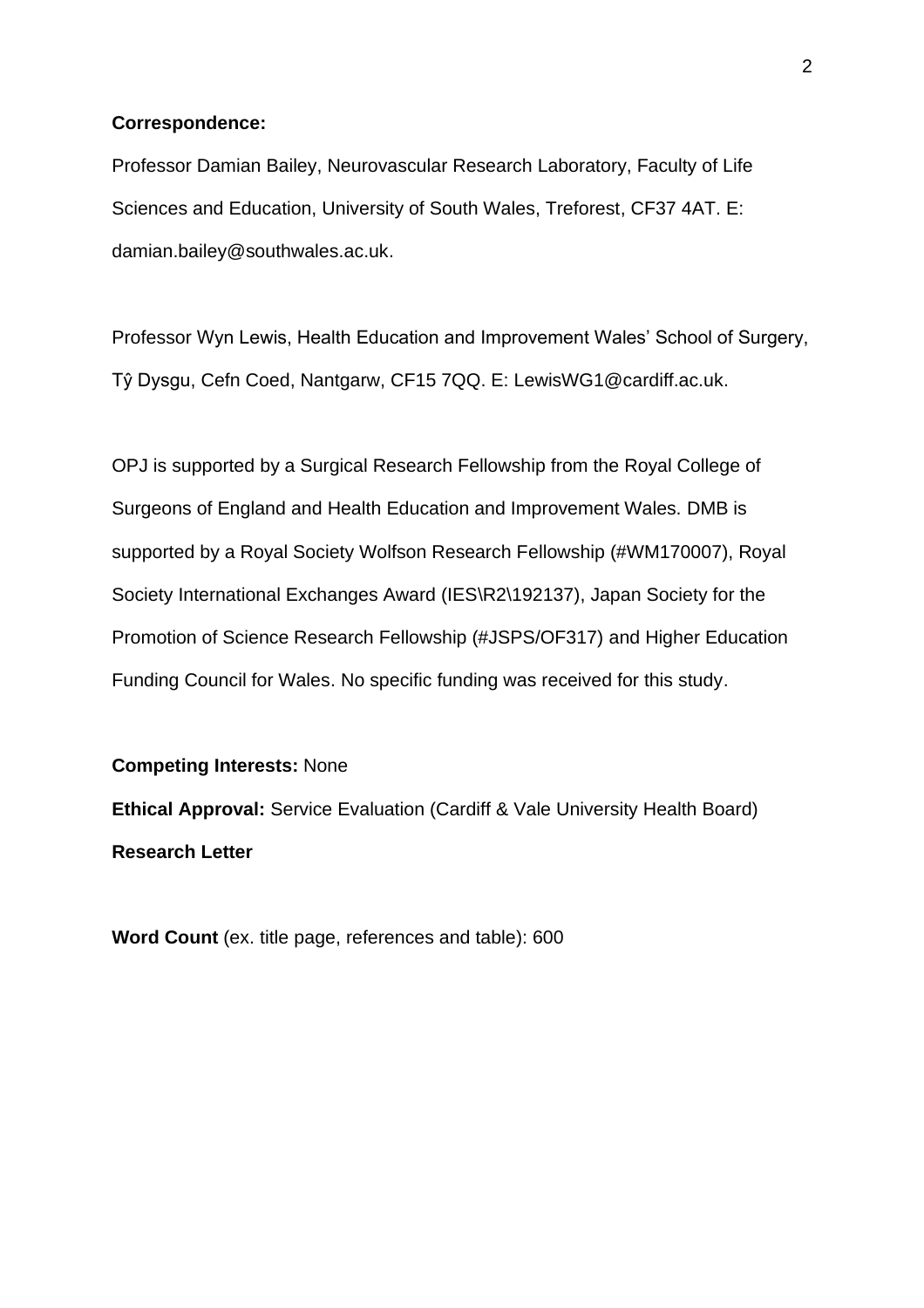Existential catastrophes inflict change so vast and dislocating that it's often hard to tell disaster from prospect. COVID-19 has forced radical shifts in working habits, in particular the recommendation that all clinical staff wear Personal Protective Equipment (PPE) in *at risk* environments<sup>1</sup>. Compounded by stressful tasks, staff have anecdotally reported respiratory distress, headaches, dehydration, and cognitive impairment, not reported previously without PPE<sup>2</sup> . To what extent PPE impacts integrated cardiopulmonary-cerebrovascular function has not been examined. The hypothesis tested was that PPE adversely influences pulmonary gas exchange, resulting in systemic hypercapnic-hypoxaemia and cerebral hyperperfusion-induced cephalalgia.

Eight male Higher Surgical Trainees (aged 33±2y) participated in a repeatedmeasures crossover study, completing two-hour laparoscopic simulation tasks, on two separate occasions: one conducted in standard surgical attire and the other in full PPE (FFP3 mask, visor, fluid-resistant apron and two pairs of latex gloves in addition to standard attire). Measurements were taken over 10-minutes, at zero and 120 minutes and included heart rate, mean arterial pressure (MAP), skin temperature, cephalalgia (visual analogue score) and body mass. Respiratory gases were sampled at the mouth through a sealed adaptation to each mask. Peak detection analysis was used to calculate respiratory rate and mean inspiratory concentrations of  $CO<sub>2</sub>$  (F<sub>I</sub>CO<sub>2</sub>) and  $O<sub>2</sub>$  (F<sub>I</sub>O<sub>2</sub>) from inside the mask, with peripheral oxygen saturation  $(SpO<sub>2</sub>)$  measured via pulse oximetry. The proximal Middle Cerebral Artery (MCA) was insonated enabling measurement of MCA blood velocity (MCAV), thereby cerebral blood flow, and calculation of the Cerebrovascular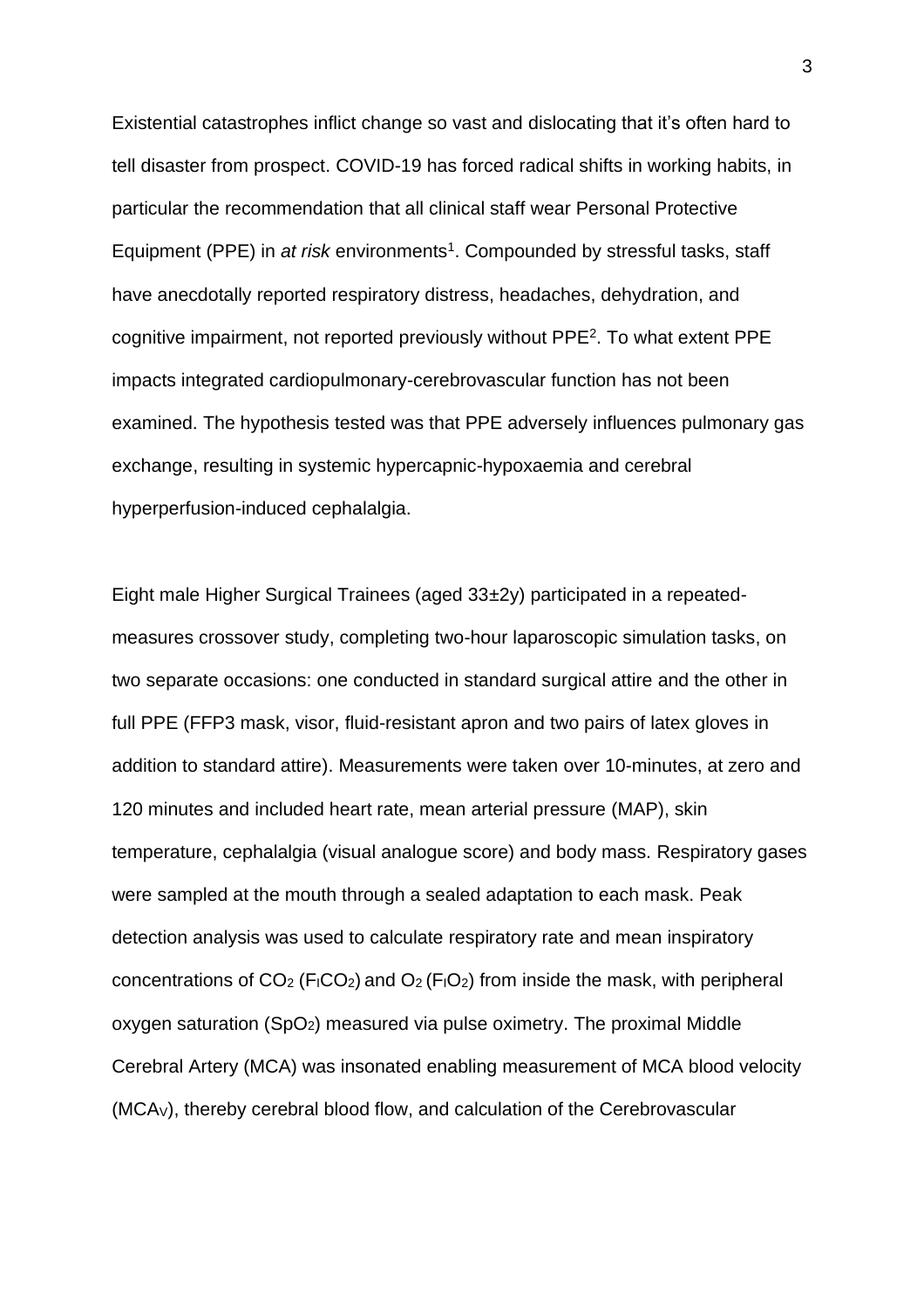Conductance Index (CVCi), Cerebrovascular Resistance Index (CVRi) and Pulsatility Index (PI).

Baseline measurements without standard attire or full PPE indicated the  $F_1CO_2$  was 0.03% ( $\pm$ 0.0%), F<sub>I</sub>O<sub>2</sub> 20.9% ( $\pm$ 0.0%), and SpO<sub>2</sub> 97% ( $\pm$ 0%). With immediate effect, full PPE increased  $F_1CO_2$  (p=0.025), and decreased both  $F_1O_2$  (p=0.011) and SpO<sub>2</sub> (p=0.001), when compared with wearing standard attire, regardless of simulation duration. MCA PI was higher wearing full PPE compared with standard attire (p=0.004). Body mass decreased by 0.3kg after two hours in both conditions (p=0.049), with skin temperature increased in full PPE (p=0.046) and after two hours of simulation (p=0.001) and exacerbated further following two hours in full PPE compared to two hours in standard attire (33.7±0.9° vs. 32.9±0.6°; p=0.025). Further details of results can be found in Table 1. No headaches were reported during simulation in standard surgical attire, but three participants reported fronto-temporal headache after two-hours wearing full PPE (p=0.055), which corresponded with increased MCA<sup>v</sup> (82±4 vs. 63±9 cm/s; p=0.008), CVCi (0.9±0.0 vs. 0.6±0.1 cm/s/mmHg; p=0.010) and CVRi  $(1.1\pm0.0 \text{ vs. } 1.7\pm0.4 \text{ mmHg/cm/s}; \text{ p}=0.036)$ compared with cephalalgia-free participants.

The principal physiological findings were that full PPE adversely influenced pulmonary gas exchange, resulting in systemic hypercapnic-hypoxaemia and cerebral hyperperfusion-induced cephalalgia, supporting the hypothesis. Specifically, PPE was associated with an increase in  $F_1CO_2$  to almost 8%; a 260-fold increase on atmospheric CO<sup>2</sup> (0.03%), with milder effects witnessed wearing standard operating attire (7%). These prevailing changes likely induced cerebral vasodilation (increased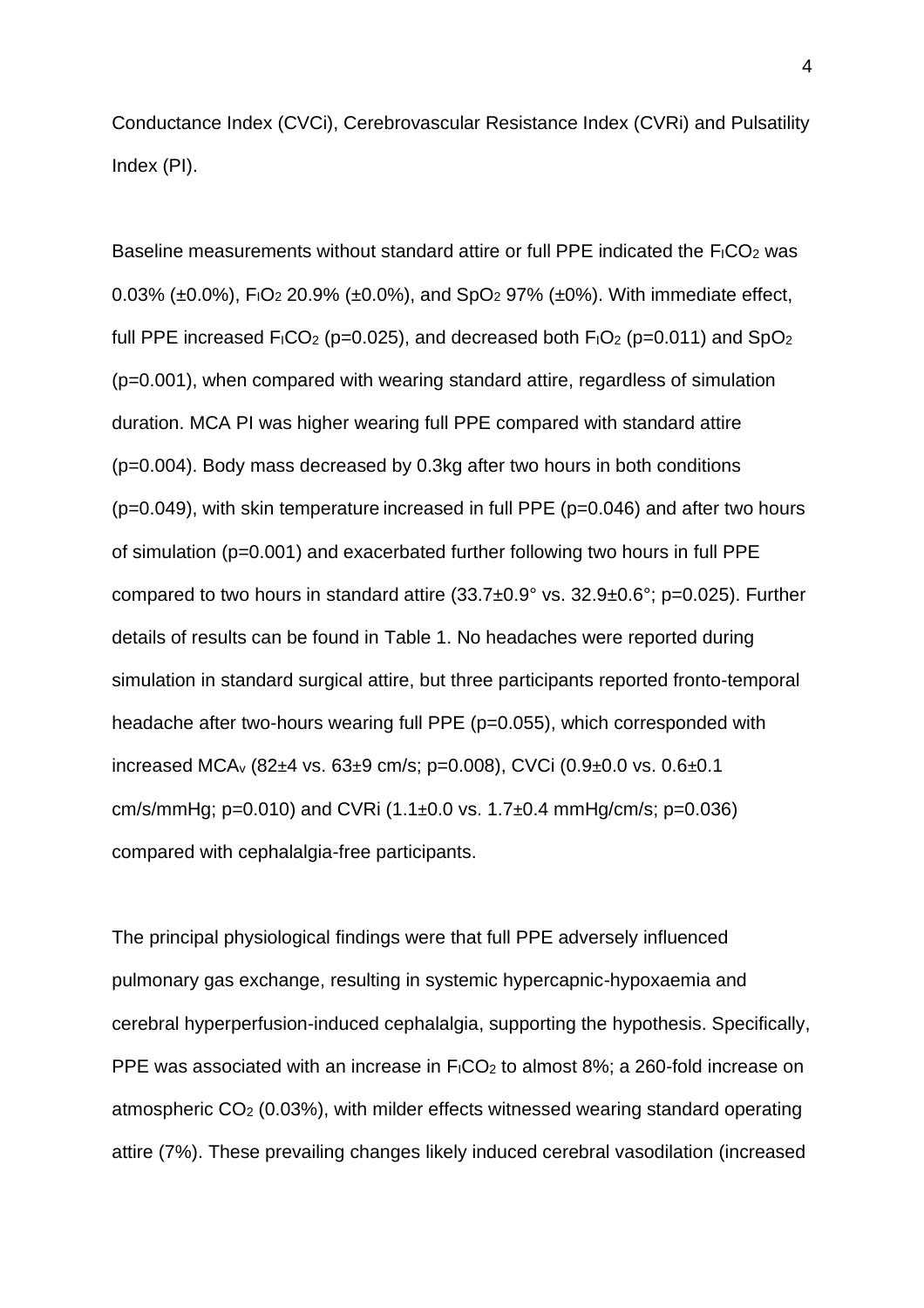MCAV) and increased cerebral pulsatility, which can lead to symptoms including dyspnoea, fatigue, sweating, dizziness, nausea, cognitive impairment, and headaches<sup>3-5</sup>. Although the effects of mild hypoxia are largely mitigated by intrinsic homeostatic mechanisms, the effects of hypercapnia are clearly significant, and introduce substantial risk to performance, health, patient safety, and quality of care. Moreover, these findings were observed in young, fit trainees, posing the question of what findings might emerge in older surgeons with comorbidity, or anyone operating beyond the two-hour limit utilised in this study.

Urgent protective countermeasures should be designed to prevent risk to healthcare staff and patients alike. Future research must explore the relationship between the hypercapnia observed and specific metrics of manual dexterity, cognition, and cerebral perfusion in exposed surgeons.